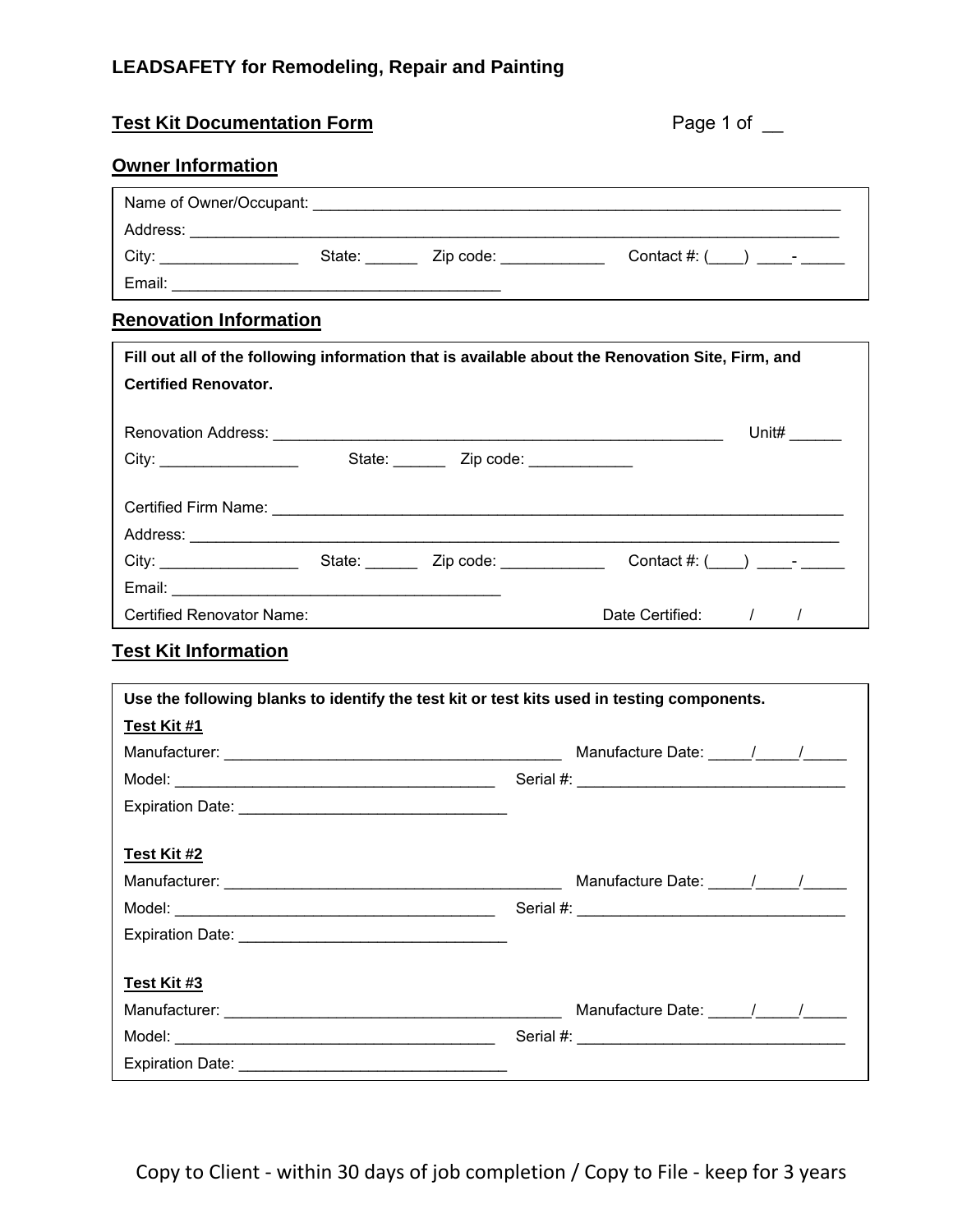#### **LEAD SAFETY for Remodeling, Repair and Painting**

#### **Test Kit Documentation Form Page \_\_ of\_\_\_**

|                                                                                                                                                                                                                                                                                                                                                                                                                                                                                                          |           |              | Unit#          |
|----------------------------------------------------------------------------------------------------------------------------------------------------------------------------------------------------------------------------------------------------------------------------------------------------------------------------------------------------------------------------------------------------------------------------------------------------------------------------------------------------------|-----------|--------------|----------------|
|                                                                                                                                                                                                                                                                                                                                                                                                                                                                                                          |           |              |                |
|                                                                                                                                                                                                                                                                                                                                                                                                                                                                                                          |           |              |                |
| <b>Test Location #</b> Test Kit Used: (Circle only one) Test Kit #1 Test Kit #2<br>Description of component tested including location: <b>Component Component</b>                                                                                                                                                                                                                                                                                                                                        |           |              | Test Kit # 3   |
| Result: Is lead present? (Circle only one)<br><b>YES</b>                                                                                                                                                                                                                                                                                                                                                                                                                                                 | <b>NO</b> | Presumed     |                |
| <b>Test Location #</b> _____ Test Kit Used: (Circle only one) Test Kit # 1 Test Kit # 2                                                                                                                                                                                                                                                                                                                                                                                                                  |           |              | Test Kit # 3   |
| Result: Is lead present? (Circle only one) YES<br>Date of test: $\frac{1}{\sqrt{1-\frac{1}{1-\cdots}}}}$                                                                                                                                                                                                                                                                                                                                                                                                 | NO.       | Presumed     |                |
| <b>Test Location #</b> _____ Test Kit Used: (Circle only one) Test Kit # 1<br>Description of component tested including location: ____________________________                                                                                                                                                                                                                                                                                                                                           |           | Test Kit # 2 | Test Kit # 3   |
| Result: Is lead present? (Circle only one)<br><b>YES</b><br>Date of test: $\frac{1}{\sqrt{1-\frac{1}{2}}}\frac{1}{\sqrt{1-\frac{1}{2}}}}$                                                                                                                                                                                                                                                                                                                                                                | NO L      | Presumed     |                |
| <b>Test Location #</b> _____ Test Kit Used: (Circle only one) Test Kit # 1 Test Kit # 2<br>Description of component tested including location: ________________                                                                                                                                                                                                                                                                                                                                          |           |              | Test Kit #3    |
| Result: Is lead present? (Circle only one)<br><b>YES</b><br>Date of test: $\frac{1}{\sqrt{1-\frac{1}{2}}}\frac{1}{\sqrt{1-\frac{1}{2}}}}$                                                                                                                                                                                                                                                                                                                                                                | NO.       | Presumed     |                |
| <b>Test Location #</b><br>Test Kit Used: (Circle only one) Test Kit #1<br>Description of component tested including location:                                                                                                                                                                                                                                                                                                                                                                            |           | Test Kit #2  | Test Kit # $3$ |
| Result: Is lead present? (Circle only one)<br><b>YES</b><br>Date of test: $\frac{1}{\sqrt{1-\frac{1}{2}}}\frac{1}{\sqrt{1-\frac{1}{2}}}}$                                                                                                                                                                                                                                                                                                                                                                | <b>NO</b> | Presumed     |                |
| <b>Test Location #</b> _____ Test Kit Used: (Circle only one) Test Kit # 1<br>Description of component tested including location: Description of component tested including location:                                                                                                                                                                                                                                                                                                                    |           | Test Kit # 2 | Test Kit #3    |
| Result: Is lead present? (Circle only one)<br><b>YES</b><br>Date of test: $\frac{\frac{1}{2} \cdot \frac{1}{2} \cdot \frac{1}{2} \cdot \frac{1}{2} \cdot \frac{1}{2} \cdot \frac{1}{2} \cdot \frac{1}{2} \cdot \frac{1}{2} \cdot \frac{1}{2} \cdot \frac{1}{2} \cdot \frac{1}{2} \cdot \frac{1}{2} \cdot \frac{1}{2} \cdot \frac{1}{2} \cdot \frac{1}{2} \cdot \frac{1}{2} \cdot \frac{1}{2} \cdot \frac{1}{2} \cdot \frac{1}{2} \cdot \frac{1}{2} \cdot \frac{1}{2} \cdot \frac{1}{2} \cdot \frac{1}{2$ | <b>NO</b> | Presumed     |                |

Copy to Client - within 30 days of job completion / Copy to File - keep for 3 years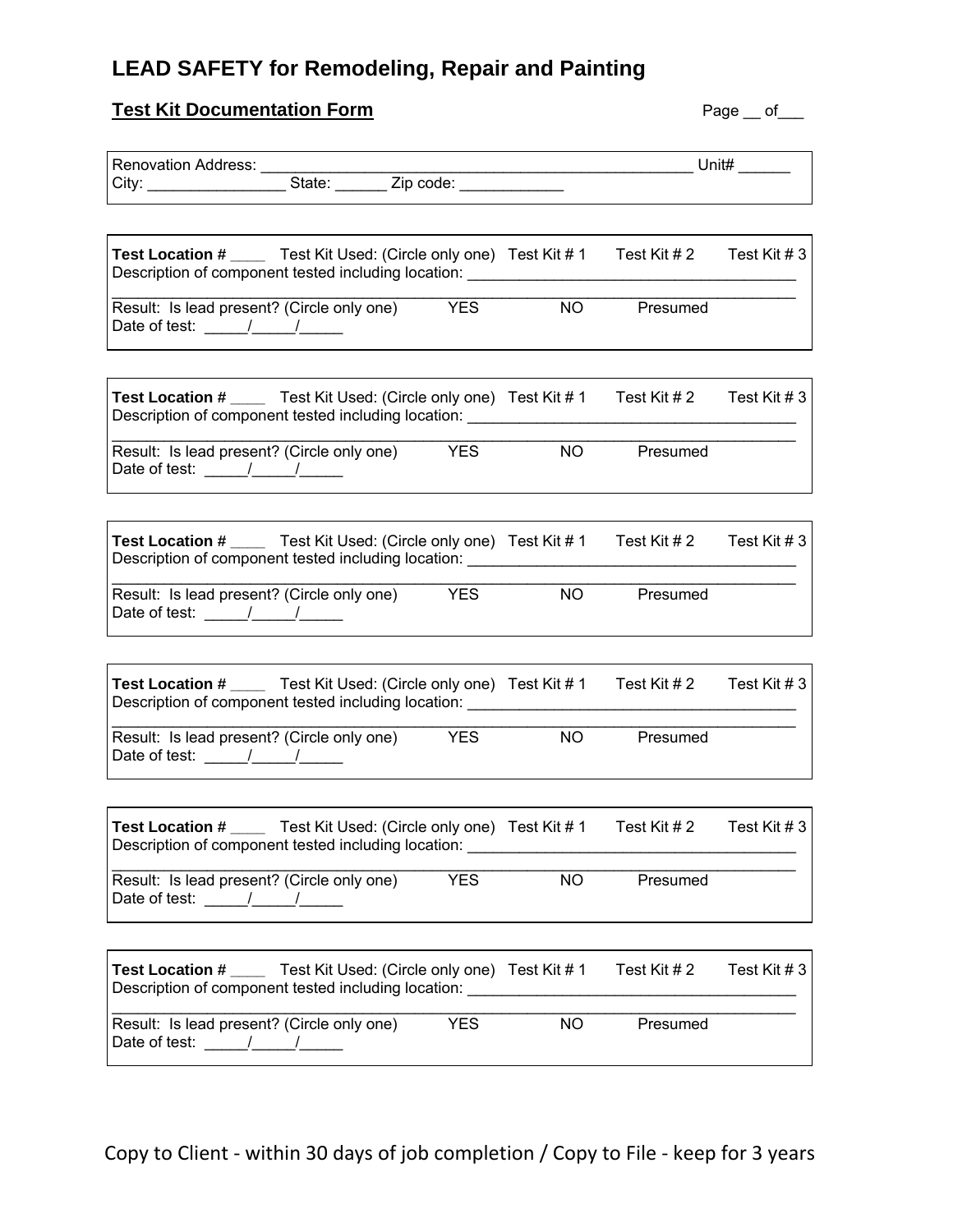#### **RENOVATION RECORDKEEPING CHECKLIST & REPORT**

| <b>Job Site Documents</b>                                                                        |  |
|--------------------------------------------------------------------------------------------------|--|
| Certified Renovator Certificate with contact number<br><b>Certified Firm Certificate</b>         |  |
| In-Office Job File Documents                                                                     |  |
| Copies of Certified Renovator qualifications (training certificates, certifications)             |  |
| __ Proof of Non-Certified Worker Training                                                        |  |
|                                                                                                  |  |
| Copies / photos of all signs/notices posted ___ Renovation Recordkeeping Checklist & Report      |  |
| Non-Certified Worker Trained as needed (check all that apply):                                   |  |
| ___ Posting warning signs<br>___ Setting up plastic containment barriers                         |  |
| __ Avoiding spread of dust to adjacent areas<br>Maintaining containment                          |  |
| Waste handling<br>Post-renovation cleaning                                                       |  |
| Lead Testing (Select One & Attach Test Records):                                                 |  |
| ___ Certified Renovator<br>Licensed Lead Inspector/Risk Assessor ______ Lead Presumed not Tested |  |
|                                                                                                  |  |
| Interior Containment - Work Area Contained to Prevent Spread of Dust & Debris                    |  |
| __ All objects in the work area removed or covered<br>Signs posted at entrance to work area      |  |
| Floors covered (6' or more) with taped-down plastic<br>___ Vertical Containment Used - optional  |  |
| HVAC ducts in the work area closed and covered                                                   |  |
| Windows in the work area closed<br>Doors in the work area closed and sealed                      |  |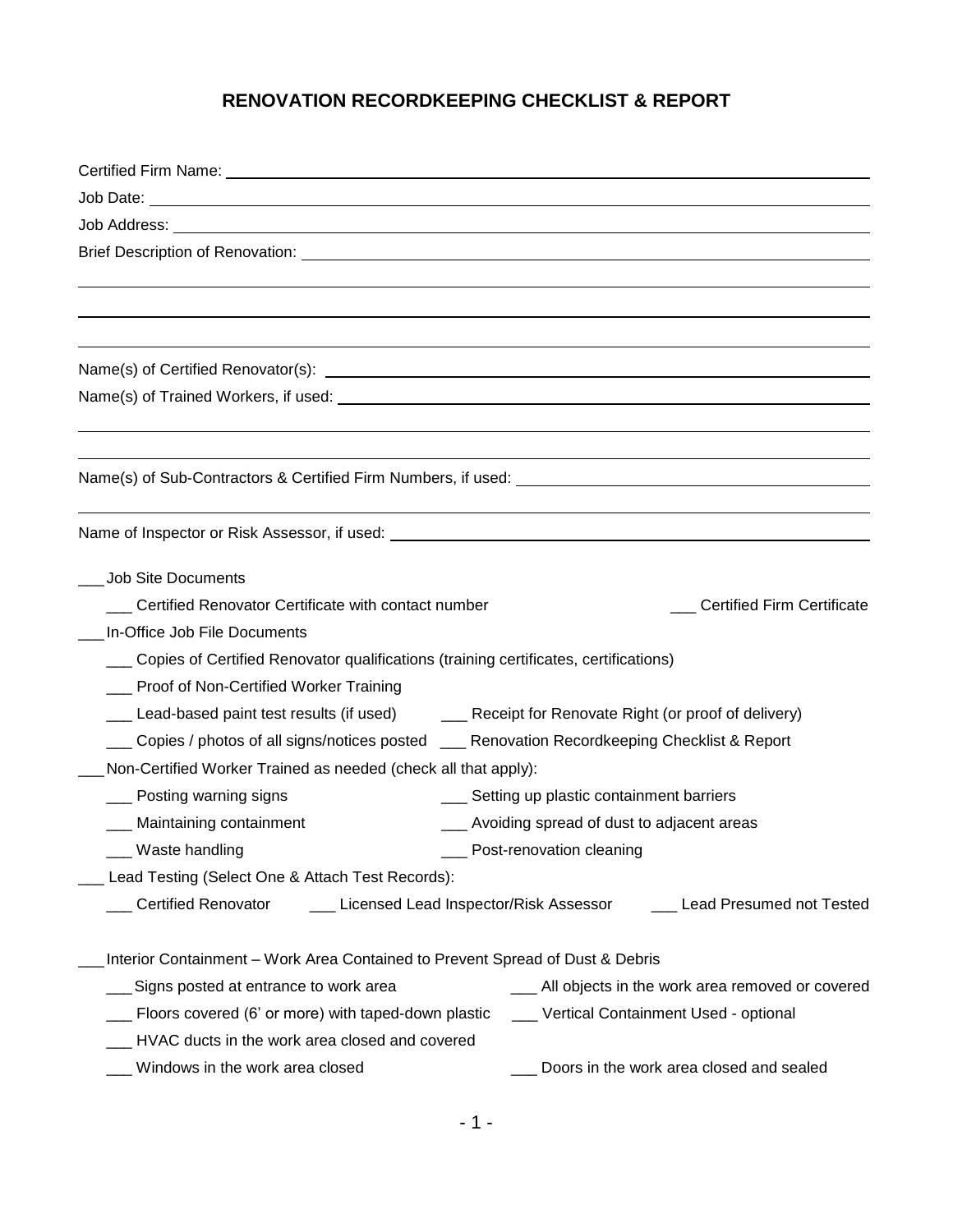| Exterior Containment - Work Area Contained to Prevent Spread of Dust & Debris                                                                                                                                                                                                                                                                         |                                                                                                             |      |  |  |  |  |  |
|-------------------------------------------------------------------------------------------------------------------------------------------------------------------------------------------------------------------------------------------------------------------------------------------------------------------------------------------------------|-------------------------------------------------------------------------------------------------------------|------|--|--|--|--|--|
| ___ Windows within 20' of the work area closed ____________ Doors within 20' of the work area closed                                                                                                                                                                                                                                                  |                                                                                                             |      |  |  |  |  |  |
| Doors that must be used in the work area covered to allow passage but prevent spread of dust                                                                                                                                                                                                                                                          |                                                                                                             |      |  |  |  |  |  |
| ___ Ground covered by plastic extending 10' or more as needed from work area                                                                                                                                                                                                                                                                          |                                                                                                             |      |  |  |  |  |  |
|                                                                                                                                                                                                                                                                                                                                                       | Vertical Containment used to contain dust and debris to adjacent property if less than 10' to property line |      |  |  |  |  |  |
| __ Waste contained on-site and while being transported off-site                                                                                                                                                                                                                                                                                       |                                                                                                             |      |  |  |  |  |  |
| Clean-up - Work Area Properly Cleaned After Renovation                                                                                                                                                                                                                                                                                                |                                                                                                             |      |  |  |  |  |  |
| All chips and debris picked up, protective sheeting misted, folded dirty side inward, and taped for removal                                                                                                                                                                                                                                           |                                                                                                             |      |  |  |  |  |  |
| All surfaces & items (inside work area & 2' beyond) HEPA vacuumed & wet cleaned (interiors)                                                                                                                                                                                                                                                           |                                                                                                             |      |  |  |  |  |  |
| __ Certified Renovator performed Visual Inspection & recleaned as needed                                                                                                                                                                                                                                                                              |                                                                                                             |      |  |  |  |  |  |
| Cleaning Verification performed by Certified Renovator (describe results, including the number of wet and                                                                                                                                                                                                                                             |                                                                                                             |      |  |  |  |  |  |
| If dust clearance testing was performed instead, attach a copy of report.                                                                                                                                                                                                                                                                             |                                                                                                             |      |  |  |  |  |  |
| Emergency Renovation (circle one):<br><b>YES</b><br>If Yes, describe nature of emergency & rules not followed: example and the state of the state of the state of                                                                                                                                                                                     | <b>NO</b>                                                                                                   |      |  |  |  |  |  |
|                                                                                                                                                                                                                                                                                                                                                       |                                                                                                             |      |  |  |  |  |  |
| I certify under penalty of law that the above information is true and complete.                                                                                                                                                                                                                                                                       |                                                                                                             |      |  |  |  |  |  |
| Certified Renovator's Name (please print)                                                                                                                                                                                                                                                                                                             | Signature                                                                                                   | Date |  |  |  |  |  |
| Customer's Name (please print)                                                                                                                                                                                                                                                                                                                        | Signature                                                                                                   | Date |  |  |  |  |  |
| Note: A copy of this report must be given to the owner, an adult occupant (if not the owner) or adult representative (if a child<br>occupied facility) no more than 30 days after job completion or upon submission of the invoice and, if the work was in common<br>areas, either the actual report or instructions how to obtain it must be posted. |                                                                                                             |      |  |  |  |  |  |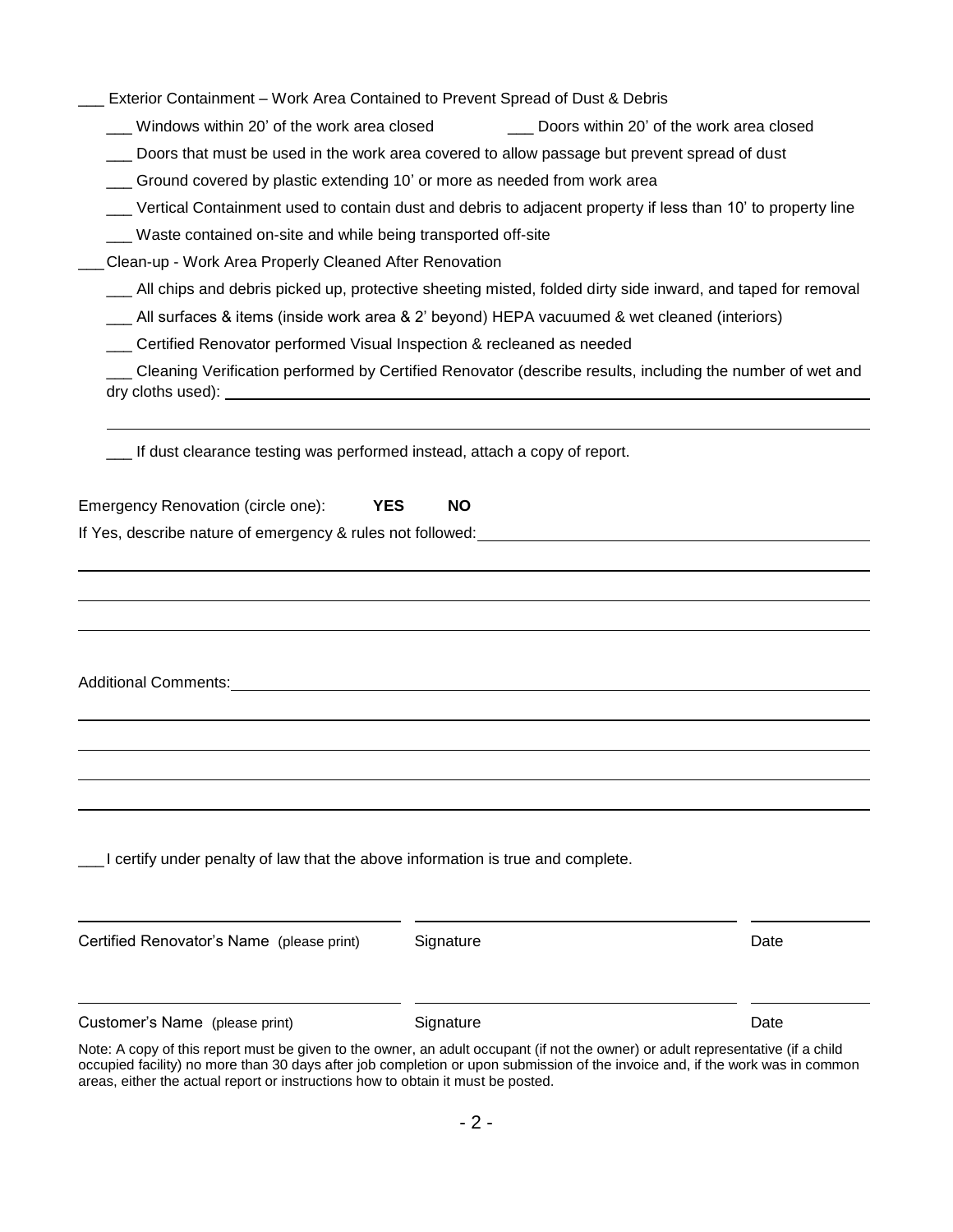#### NON-CERTIFIED WORKER TRAINING DOCUMENTATION

| Non-Certified Worker Name | Steps for<br>Lead Safety in Renovations<br>Skill Set 1: Review | Skill Set 2: Setting up Barriers,<br>Signage and Entry Doors | Skill Set 3: Cover or Remove<br>Furniture | Skill Set 4: Establish Interior<br>Containment | Skill Set 5: Establish Exterior<br>Containment Training When<br>Containment. Vertical<br>Required | Skill Set 6: Personal Protective<br>Equipment | Skill Set 7: Interior Final<br>Cleaning | Skill Set 8: Exterior Final<br>Cleaning | Skill Set 9: Bagging Waste |
|---------------------------|----------------------------------------------------------------|--------------------------------------------------------------|-------------------------------------------|------------------------------------------------|---------------------------------------------------------------------------------------------------|-----------------------------------------------|-----------------------------------------|-----------------------------------------|----------------------------|
|                           |                                                                |                                                              |                                           |                                                |                                                                                                   |                                               |                                         |                                         |                            |
|                           |                                                                |                                                              |                                           |                                                |                                                                                                   |                                               |                                         |                                         |                            |
|                           |                                                                |                                                              |                                           |                                                |                                                                                                   |                                               |                                         |                                         |                            |
|                           |                                                                |                                                              |                                           |                                                |                                                                                                   |                                               |                                         |                                         |                            |
|                           |                                                                |                                                              |                                           |                                                |                                                                                                   |                                               |                                         |                                         |                            |
|                           |                                                                |                                                              |                                           |                                                |                                                                                                   |                                               |                                         |                                         |                            |
|                           |                                                                |                                                              |                                           |                                                |                                                                                                   |                                               |                                         |                                         |                            |
|                           |                                                                |                                                              |                                           |                                                |                                                                                                   |                                               |                                         |                                         |                            |
|                           |                                                                |                                                              |                                           |                                                |                                                                                                   |                                               |                                         |                                         |                            |
|                           |                                                                |                                                              |                                           |                                                |                                                                                                   |                                               |                                         |                                         |                            |
|                           |                                                                |                                                              |                                           |                                                |                                                                                                   |                                               |                                         |                                         |                            |

Training Date: \_\_\_\_\_\_\_\_\_\_\_\_\_\_\_\_\_\_ Renovator/Trainer Name & Certific on #: \_\_\_\_\_\_\_\_\_\_\_\_\_\_\_\_\_\_\_\_\_\_\_\_\_\_\_\_\_\_\_\_\_\_\_\_

1. Record Name of all Trainees. 2. After Completing Training Have Each Trainee Initial Skill Sets. 3. Certified Renovator Dates & Signs 4. Keep Record for 3 years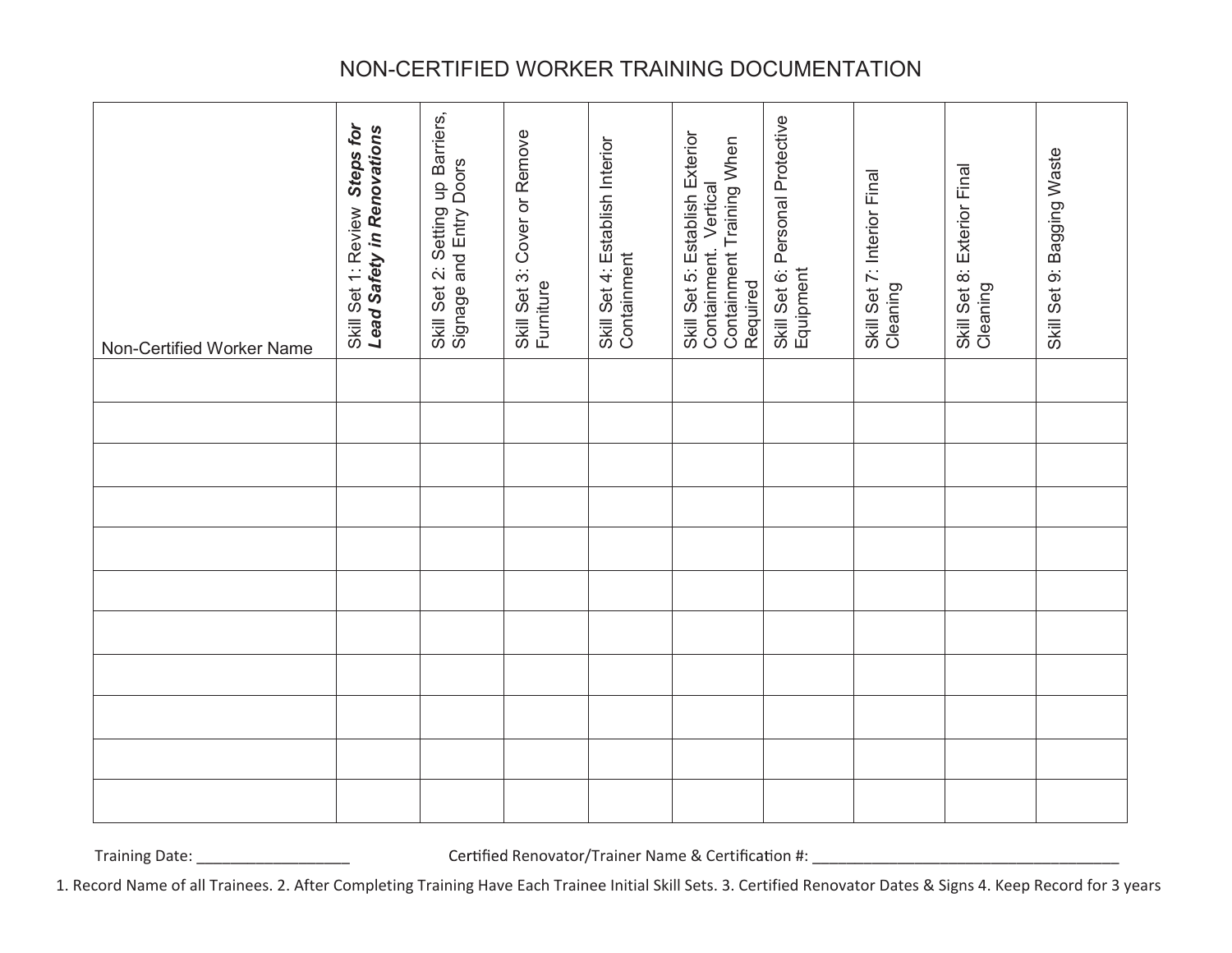# **Renovation Notice**

**Job Description:**

**Job Location:**

### **Expected Start Date:**

### **Expected Completion Date:**

Because this is an older building built before 1978, some lead-based paint may be disturbed and lead-safe work practices will be followed. You may obtain a copy of the Renovate Right pamphlet and the Post-Renovation Summary by:

- Calling: Emailing:
	-
- Or picking up a copy in the following location: